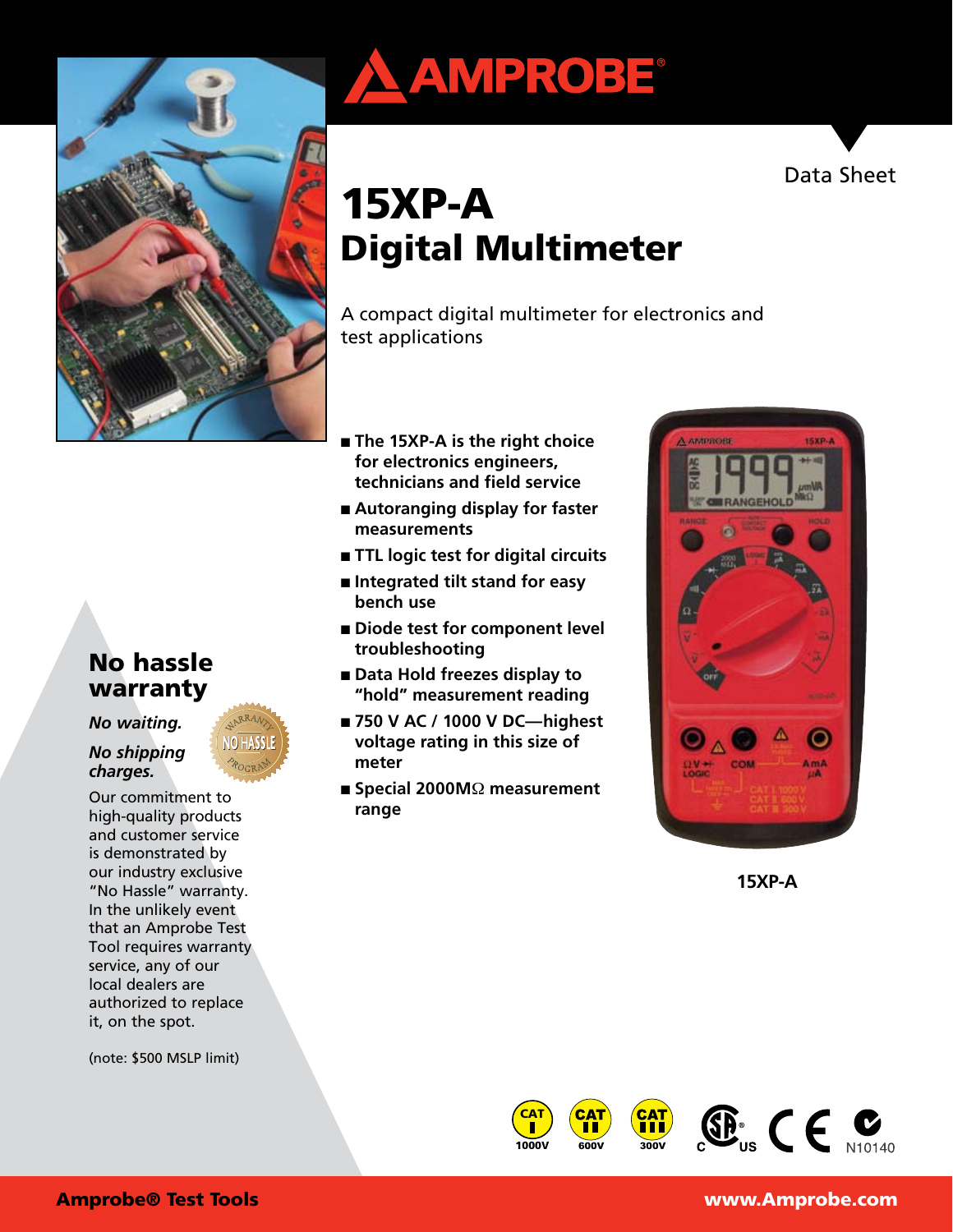

#### **15XP-A Digital Multimeter**

# Data Sheet

#### **General Specifications**

| <b>Display</b>                 | 3-1/2 digit liquid crystal display (LCD) with a maximum reading of 1999                      |  |  |
|--------------------------------|----------------------------------------------------------------------------------------------|--|--|
| <b>Polarity</b>                | Automatic, positive implied, negative polarity indication                                    |  |  |
| Overrange                      | (OL) or (-OL) is displayed                                                                   |  |  |
| Zero                           | Automatic                                                                                    |  |  |
| <b>Low Battery Indication</b>  | The " $\blacksquare$ " is displayed when the battery voltage drops below the operating level |  |  |
| <b>Auto Power Off</b>          | Approx. 10 minutes                                                                           |  |  |
| <b>Measurement Rate</b>        | 2 times per second, nominal                                                                  |  |  |
| <b>Operating Environment</b>   | 0 °C to 50 °C at <70 % R.H.                                                                  |  |  |
| <b>Storage Temperature</b>     | -20 °C to 60 °C, 0 to 80 % R.H. with battery removed from meter                              |  |  |
| Accuracy                       | Stated accuracy at 23 °C $\pm$ 5 °C, <75 % relative humidity                                 |  |  |
| <b>Temperature Coefficient</b> | 0.1 x (specified accuracy) per °C (0 °C to 18 °C, 28 °C to 50 °C)                            |  |  |
| <b>Altitude</b>                | 2000 m                                                                                       |  |  |
| Power                          | Single standard 9 volt battery, NEDA 1604, JIS 006P, IEC 6F22                                |  |  |
| <b>Battery Life</b>            | 200 hours typical with carbon-zinc                                                           |  |  |
| <b>Dimensions</b>              | (H x W x D) 155 mm x 72 mm x 32 mm                                                           |  |  |
| Weight                         | Approx. 210 g including battery                                                              |  |  |
| Warranty                       | One-year                                                                                     |  |  |

#### **Specifications**

| <b>Function</b>              | Range                                                       | <b>Accuracy</b>                      |  |
|------------------------------|-------------------------------------------------------------|--------------------------------------|--|
| <b>Voltage</b>               |                                                             |                                      |  |
| <b>DC Volts</b>              |                                                             |                                      |  |
| Ranges                       | 200 mV, 2 V, 20 V, 200 V, 1000 V                            | $±$ (0.5 % rdg + 1 dgt)              |  |
| AC Volts (45 Hz to 500 Hz)   |                                                             |                                      |  |
| Ranges                       | 200 mV (45 Hz to 100 Hz)                                    | $\pm$ (1.5 % rdg + 5 dgts)           |  |
|                              | 2 V, 20 V, 200 V, 750 V                                     | $\pm$ (1.5 % rdg + 5 dgts)           |  |
| <b>Resolution</b>            | 100 µV                                                      |                                      |  |
| <b>Input Impedance</b>       | 400 mV: >100 MΩ; 4 V: 10 MΩ; 40 V to 1000 V: 9.1 MΩ         |                                      |  |
| <b>Overload Protection</b>   | 1000 V DC or 750 V AC RMS                                   |                                      |  |
| Current                      |                                                             |                                      |  |
| <b>DC Current</b>            |                                                             |                                      |  |
| Ranges                       | 200 µA, 2000 µA, 20 mA, 200 mA                              | $\pm$ (1.0 % rdg + 2 dgt)            |  |
|                              | 2A                                                          | $\pm$ (2.0 % rdg + 3 dgts)           |  |
| AC Current (45 Hz to 500 Hz) |                                                             |                                      |  |
| Ranges                       | 200 µA, 2000 µA, 20 mA, 200 mA                              | $\pm$ (1.5 % rdg + 5 dgts)           |  |
|                              | 2A                                                          | $±$ (2.5 % rdg + 5 dgts)             |  |
| <b>Resolution</b>            | $0.1 \mu A$                                                 |                                      |  |
| <b>Input Protection</b>      | 2 A/1000 V fast blow ceramic fuse 6.3 mm x 32 mm on A input |                                      |  |
| <b>Burden Voltage</b>        | 500 mV max. (2 V max. on 2 mA, 200 mA ranges)               |                                      |  |
| <b>Resistance</b>            | 200 Ω, 2 kΩ, 20 kΩ, 200 kΩ, 2 MΩ                            | $\pm$ (1.0 % rdg + 4 dgts)           |  |
|                              | 2000 MQ                                                     | $\pm$ {5.0 % (rdg -10 dgts) +20 dgt} |  |
| <b>Resolution</b>            | 100 $m\Omega$                                               |                                      |  |
| <b>Open Circuit Voltage</b>  | $-0.45$ V DC typical, (-1.2 V DC on 200 $\Omega$ range)     |                                      |  |
| <b>Overload Protection</b>   | 1000 V DC or 750 V AC RMS                                   |                                      |  |
| Continuity                   |                                                             |                                      |  |
| <b>Audible Indication</b>    | Less than 25 $\Omega$                                       |                                      |  |
| <b>Response Time</b>         | $100 \text{ ms}$                                            |                                      |  |
| <b>Overload Protection</b>   | 1000 V DC or 750 V AC RMS                                   |                                      |  |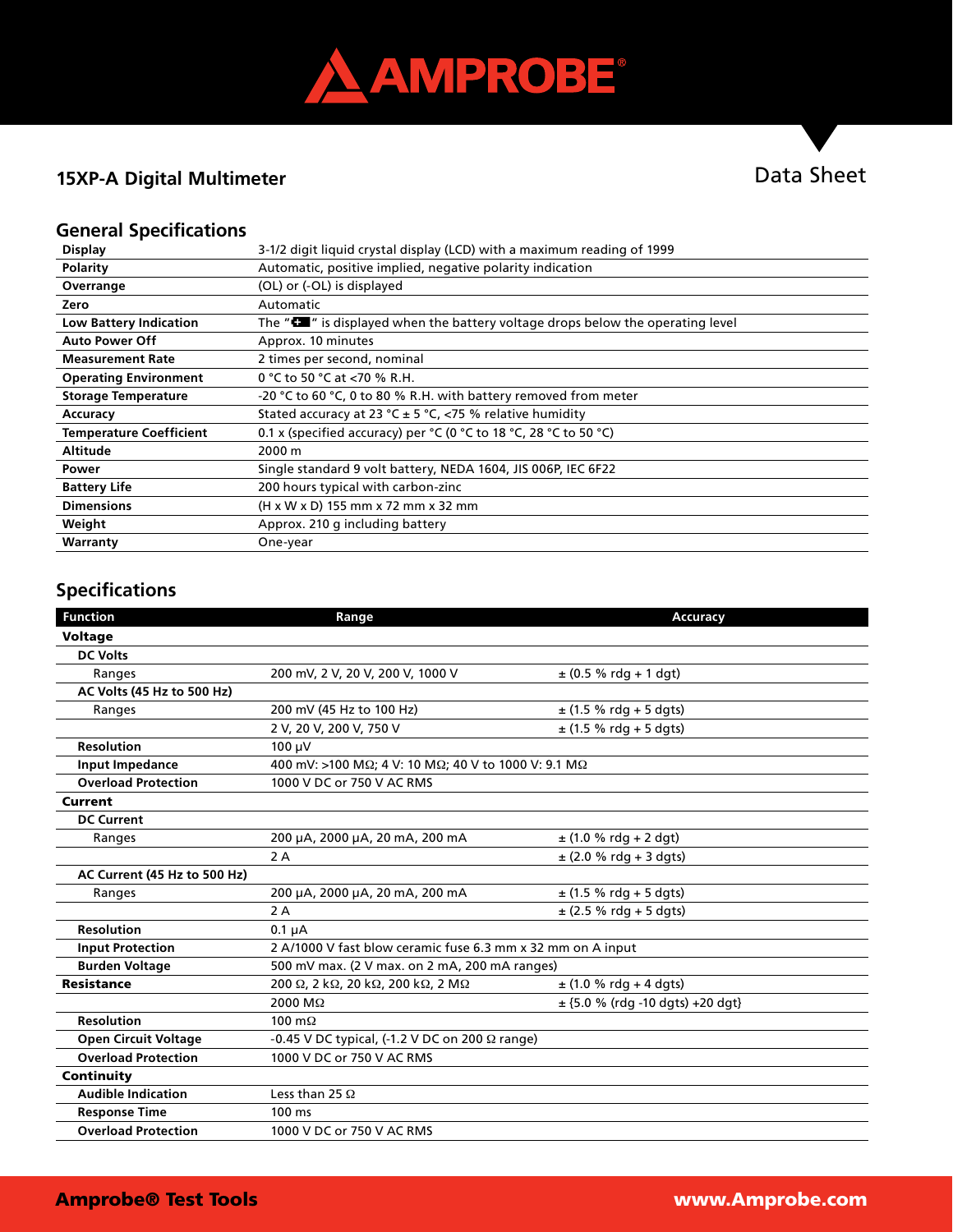

# **15XP-A Digital Multimeter**

### **Specifications, cont.**

| <b>Function</b>                                                                                                                                                                                                                                                                                                                                                                                                                                                    | Range                      | <b>Accuracy</b>            |  |
|--------------------------------------------------------------------------------------------------------------------------------------------------------------------------------------------------------------------------------------------------------------------------------------------------------------------------------------------------------------------------------------------------------------------------------------------------------------------|----------------------------|----------------------------|--|
| <b>Diode Test</b>                                                                                                                                                                                                                                                                                                                                                                                                                                                  |                            |                            |  |
| <b>Test Current</b>                                                                                                                                                                                                                                                                                                                                                                                                                                                | 1.2 mA (approximate)       | $\pm$ (1.5 % rdg + 3 dgts) |  |
| <b>Resolution</b>                                                                                                                                                                                                                                                                                                                                                                                                                                                  | 1 mV                       |                            |  |
| <b>Open Circuit Voltage</b>                                                                                                                                                                                                                                                                                                                                                                                                                                        | 3.0 dc typical             |                            |  |
| <b>Overload Protection</b>                                                                                                                                                                                                                                                                                                                                                                                                                                         | 1000 V DC or 750 V AC RMS  |                            |  |
| <b>Logic Test</b>                                                                                                                                                                                                                                                                                                                                                                                                                                                  | TTL                        |                            |  |
| Thresholds Logic 1 (Hi)                                                                                                                                                                                                                                                                                                                                                                                                                                            | $2.8 V \pm 0.8 V$          |                            |  |
| Thresholds Logic 0 (Lo)                                                                                                                                                                                                                                                                                                                                                                                                                                            | $0.8 V \pm 0.5 V$          |                            |  |
| <b>Test Voltage</b>                                                                                                                                                                                                                                                                                                                                                                                                                                                | TTL 5 VDC                  |                            |  |
| <b>Frequency Range</b>                                                                                                                                                                                                                                                                                                                                                                                                                                             | 20 MHz                     |                            |  |
| <b>Pulse Width</b>                                                                                                                                                                                                                                                                                                                                                                                                                                                 | 25 ns min                  |                            |  |
| <b>Duty Cycle Limits</b>                                                                                                                                                                                                                                                                                                                                                                                                                                           | $>$ 30 % and $<$ 70 %      |                            |  |
| <b>Indication</b>                                                                                                                                                                                                                                                                                                                                                                                                                                                  | 40 ms beep at Logic 0 (Lo) |                            |  |
| <b>Overload Protection</b>                                                                                                                                                                                                                                                                                                                                                                                                                                         | 1000 VDC or 750 VAC RMS    |                            |  |
| <b>Non-Contact Voltage Indicator</b>                                                                                                                                                                                                                                                                                                                                                                                                                               |                            |                            |  |
| <b><i>PERSONAL PROPERTY AND RESIDENT</i></b><br>$\sigma$ is $\pi$ , $\sigma$ , $\sigma$ , $\sigma$ , $\sigma$ , $\sigma$ , $\sigma$ , $\sigma$ , $\sigma$ , $\sigma$ , $\sigma$ , $\sigma$ , $\sigma$ , $\sigma$ , $\sigma$ , $\sigma$ , $\sigma$ , $\sigma$ , $\sigma$ , $\sigma$ , $\sigma$ , $\sigma$ , $\sigma$ , $\sigma$ , $\sigma$ , $\sigma$ , $\sigma$ , $\sigma$ , $\sigma$ , $\sigma$ , $\sigma$ , $\sigma$ , $\sigma$ , $\sigma$ , $\sigma$ , $\sigma$ |                            |                            |  |

Sense voltage 70 V to 600 V ac (50 Hz to 60 Hz) beeper chirps and big bright red LED comes on, works on all ranges